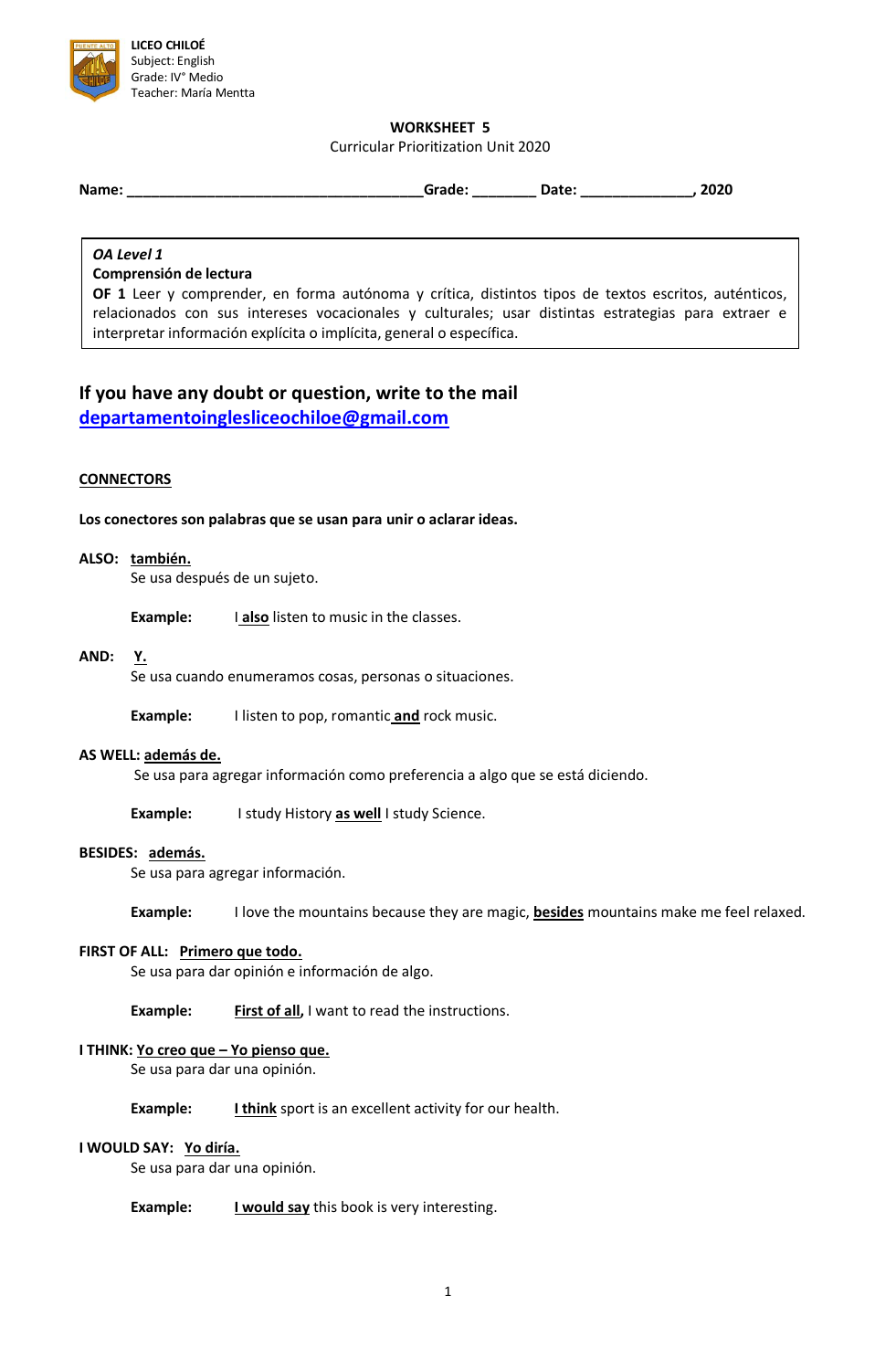

#### **IN ADDITION: además.**

Se usa para agregar información.

**Example: In addition** to the topic, it is very interesting the main analysis.

#### **IN CONCLUSION: en conclusión**

Se usa para dar una razón de algo.

**Example: In conclusion**, the day was fantastic.

#### **SECONDLY: segundo.**

Se usa para entregar información.

**Example: Secondly**, it is a positive work.

#### **TOO: también**

Se usa al final de la oración.

**Example:** I sudy every day **too.**

#### **WHAT IS MORE: más.**

Se usa para entregar más información.

**Example: What is more** interesting

#### **A. Classify the connectors into the corresponding category.**

also - and - as well - besides - first of all - I think - I would say in addition - in conclusion - secondly - too - what is more

| To make additions | To give reasons and conclusions | To give opinions |
|-------------------|---------------------------------|------------------|
|                   |                                 |                  |
|                   |                                 |                  |
|                   |                                 |                  |

#### **B. Write 4 descriptions about yourself. Use a connector for each description.**

a…………………………………………………………………………………………………………… b…………………………………………………………………………………………………………… c…………………………………………………………………………………………………………… d……………………………………………………………………………………………………………